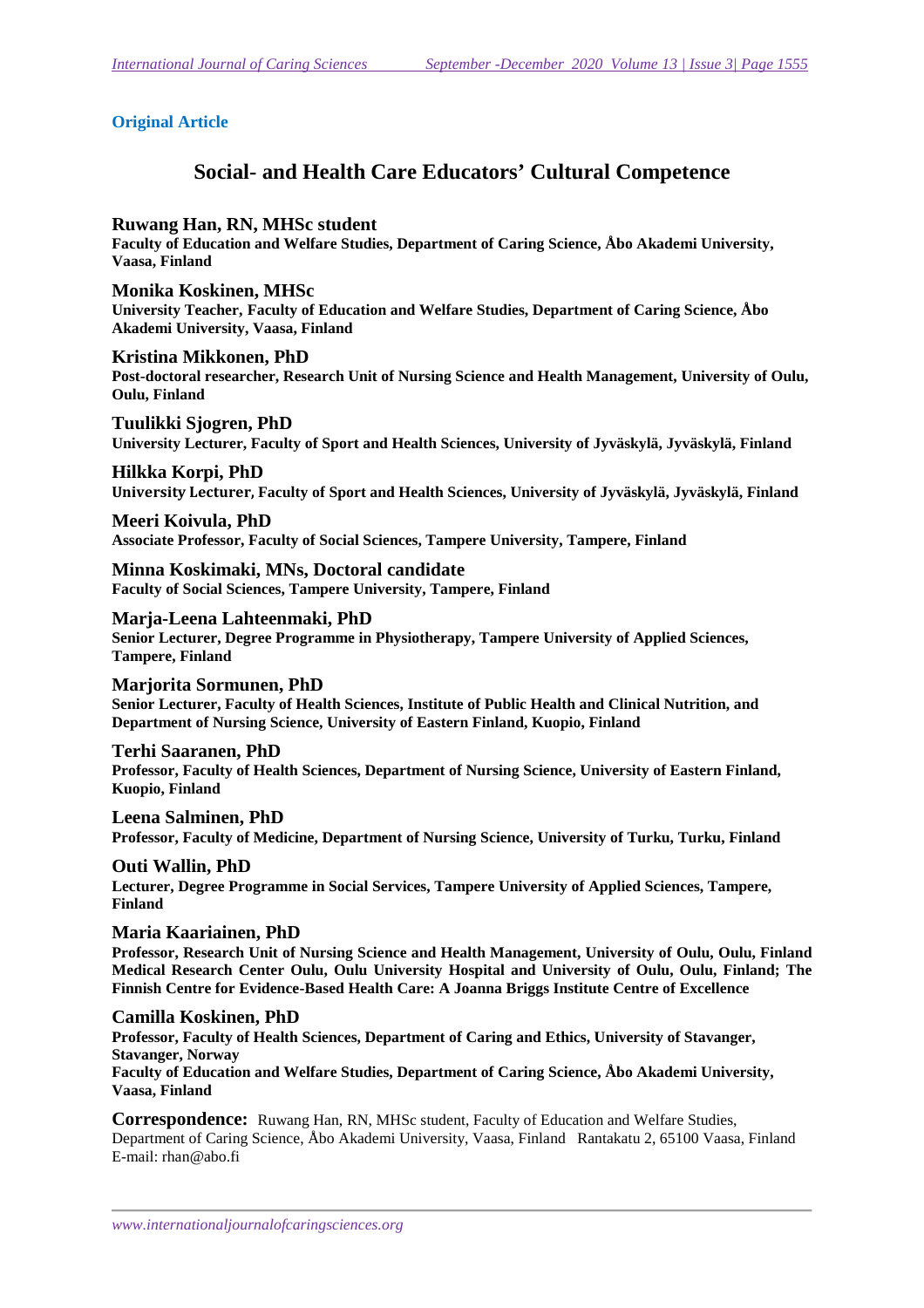#### **Abstract**

**Introduction and aim:** Cultural differences have significant impacts on classroom behaviours and communication in teaching. The aim of this study is to explore social and healthcare educators' cultural competence in transcultural education.

**Methodology:** Data was collected from semi-structured focus group interviews at universities of applied sciences and vocational colleges. Inductive content analysis was used in the analysis process.

**Results:** Educators' cultural competence in transcultural education emerges as generic categories: transcultural education, educatorship and ethical attitudes, and underpins by the sub-categories: language and linguistics, different learning styles, integrating multicultural students, cultural knowledge and sensitivity, collaborating and cooperating, self-awareness and openness, and respecting and caring.

**Conclusion:** Cultural competence represents a core competence for social-and health care educators. Educators need to know students' background, master different learning styles, be flexible in their pedagogical approaches and have an open and ethical attitude.

**Keywords:** Culture, Competence, Social- and healthcare educators, Focus group interview, Content analysis

#### **Introduction**

Health professional mobility has increased continuously over the past 20 years in the European area, with an increasing amount of international students (Wismar et al. 2011). It thereby draws attention to cultural issues of meeting the educational needs of culturally diverse students, and educators' competence to meet and enable minority students' qualification in various professions (Ume-Nwagbo 2012). Quality education is raised as fundamental for developing social- and health care educators' cultural competence and improving the outcome of education (World Health Organization 2016). This research is an essential part of the research project, 'Competent Educators Together', and a previous study that describes cultural and linguistic competence as a core competence of social- and health care educators (Mikkonen et al. 2019). As a result of international trends in social- and health care education, educators are expected to possess cultural competence in terms of cultural knowledge and awareness, cultural interaction, cultural sensitivity and linguistic diversity (cf. Campinha-Bacote 2008).

**Aim and objective:** The aim is to explore socialand health care educators' cultural competence in transcultural education. The objective is to contribute to further development and implementation of cultural competence into educators' curriculum and further training.

**Theoretical and conceptual framework:** The theoretical and conceptual framework includes two main concepts, 'culture' and 'competence'. Culture is depicted as knowledge, intellectual awareness, education, cultivation, growing, enlightenment, learning, a lifestyle, traditions, beliefs, norms, values, as capabilities and habits

acquired by members of a society (Triandis 1972). According to Kroeber and Kluckholn (1952), culture describes patterned ways of thinking, feeling and reacting and the essential core of culture is traditional ideas and attached values. 'Transcultural' is chosen for this study to understand educators' competence to teach students from other cultural backgrounds than their own because it describes comparable features in different cultures (Stevenson 2010). The generic understanding of the concept of competence comprises knowledge, skills and attitudes. Knowledge describes a person's ability to understand facts and procedures, skills describe the ability to perform activities in a given context, and attitude is a person's bearing, feelings, and character. (Osagie et al. 2016, Delamare Le Deist & Winterton 2005). According to Sharifi et al. (2019) cultural competence comprises six components: awareness, knowledge, sensitivity, skills, proficiency and dynamicity. Furthermore, main factors related to cultural competence include cultural diversity, encounter and interaction, desire and humility. Campinha-Bacote (2007) describes cultural competence as an on-going process, where cultural desire provokes the whole process. Desire leads to entering the process of becoming culturally competent by seeking cultural encounters, gaining cultural knowledge, performing culturally sensitive judgments and skills, and being humble in the process of cultural awareness.

**Previous research about educator's cultural competence:** When educators and students come from various countries, cultural differences emerge, for example, the social positions of educators and students, the understanding of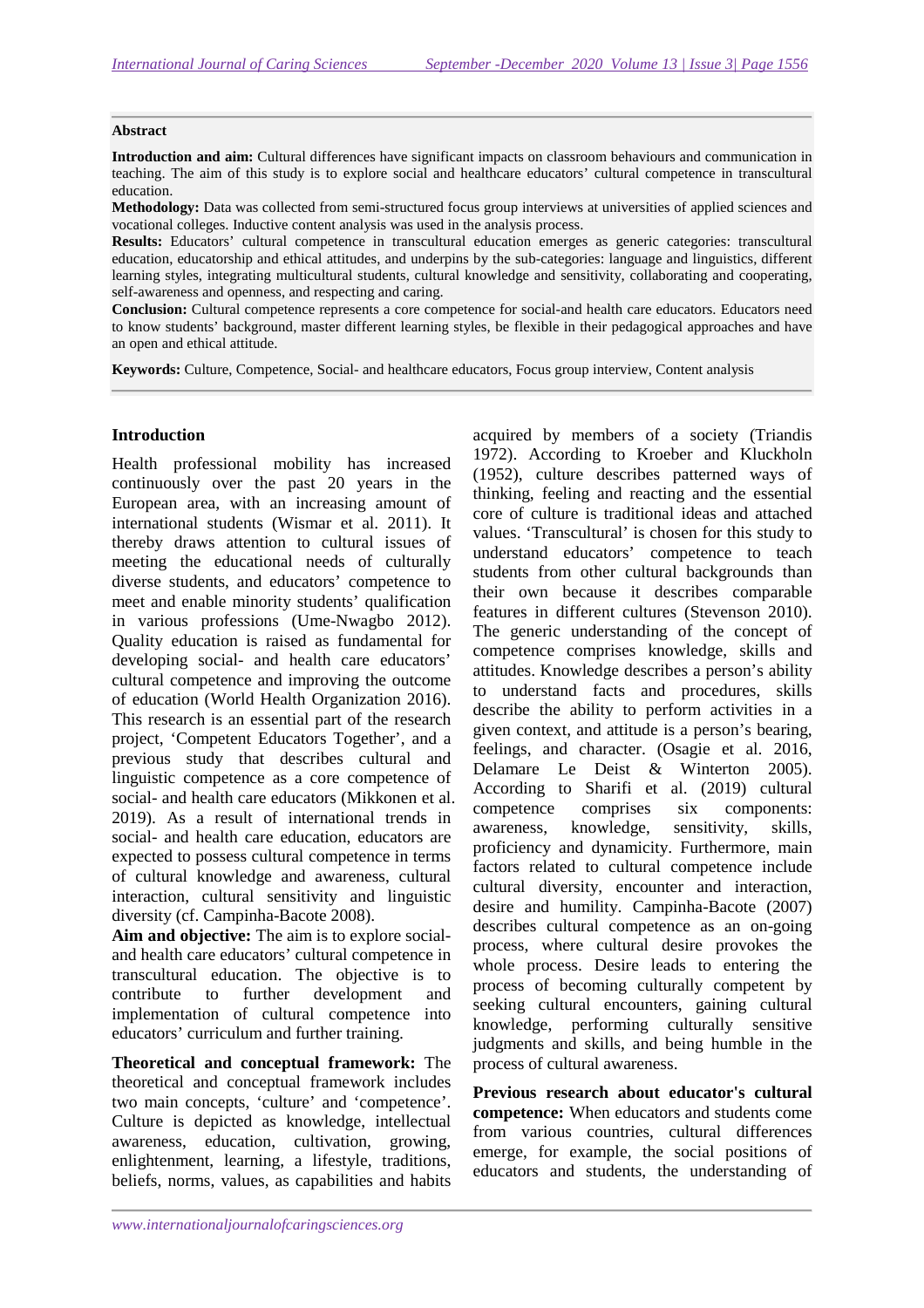curriculum and interaction in education. Language barriers are described as a challenge in transcultural education and it is hence relevant to be aware of language differences and the burden of adapting to a new learning environment and effective communication, for example by more student-centered approaches (Lu & Kitt-Lewis' 2018, Pitkäjärvi et al. 2011, Cox & Yamaguchi 2010). Educators' cultural competence describes skills that help to understand and appreciate the cultural differences in education. Bednarz et al. (2010) emphasize that educators' cultural competence is influenced by educators' personal cultural histories and backgrounds, their ways of thinking and knowledge about cultural patterns and differences. Morton-Miller (2013) highlights the necessity of showing interest in students' cultural background and allowing students to tell their cultural stories in relation to education, clinical practice and their own lives. Based on Lassenius' study (2011), educators' cultural competence consists of affective competence, cognitive competence and behavioural competence. Affective competence consists of educators' emotions and communicative abilities. Cognitive competence describes how educators improve their knowledge about culture, ethnicities and religions, while behavioural competence describes educators' cultural experience, cultural background and cultural attitudes. Educators' cultural competence develops in a process from cultural awareness to a need of knowledge and further to cultural sensitivity. Thus, they possess cultural competence in interaction and cultural sensitivity. According to Morton-Miller (2013), educators' cultural competence involves many experiences and self-reflection. By reflecting on their own cultural histories, educators' understanding and self-awareness about cultural differences can influence the curriculum and policies in education. Gibbs and Culleiton's (2016) study shows the importance of nurse educators to value diversity, respect cultural differences, and adapt teaching strategies to complement the needs of culturally diverse students.

**Research methods:** Data was collected in social- and health care educational units at seven universities of applied sciences and two vocational colleges in Finland during the spring 2018. Sixteen semi-structured focus group interviews with 2-5 educators per group were conducted. In total 48 educators participated in focus group interviews, 33 female and 15 males

aged from 46 to 54 years. Of the respondents 26 were health care educators, 7 social work educators, 6 physiotherapy educators, 3 public health educators and 6 from other health care educations. 41 worked at universities of applied sciences and 7 worked at vocational colleges. In relation to working experience, 14 respondents had less than 5 years' working experience while 34 respondents had more than 10 years' working experience. An interview guide based on the results of a systematic literature review study regarding social and health care educators' competence area was used during the interviews (Mikkonen et al. 2019). The open-ended theme, what competences do the social and health care educators need today and in the future, was important for this study. The interviews were recorded with voice recorders and transcribed into 525 pages text. Elo and Kyngäs' (2008) inductive content analysis is used as the analysis method. The analysis process consists of open coding, creating categories and abstraction. At first, the transcribed interviews have been read through several times and open codes, i.e. notes and headings, are written in the margins while reading. Codes and selected unit of analysis related to them are written into a coding sheet. After that, the codes are classified into particular groups with higher order headings by collapsing those that are similar or dissimilar. Through further reading and interpretation that gave us an increased understanding about the content, we put together unit of analysis and codes and visualized them as subcategories. In the abstraction phase, we found seven sub-categories with similar events and incidents. The subcategories resulted in three generic categories and a main category or general description in relation to the research topic. Authors XX, XX and XX performed the data analysis.

# **Results**

Educators' cultural competence in transcultural education emerges as the main category of this study. The generic category, transcultural education, is underpinned by the sub-categories: language and linguistics, different learning styles, integrating multicultural students. The generic category, educatorship, is underpinned by the sub-categories: cultural knowledge and sensitivity, and collaborating and cooperating. The generic category, ethical attitudes, is underpinned by the sub-categories: selfawareness and openness, and respecting and caring.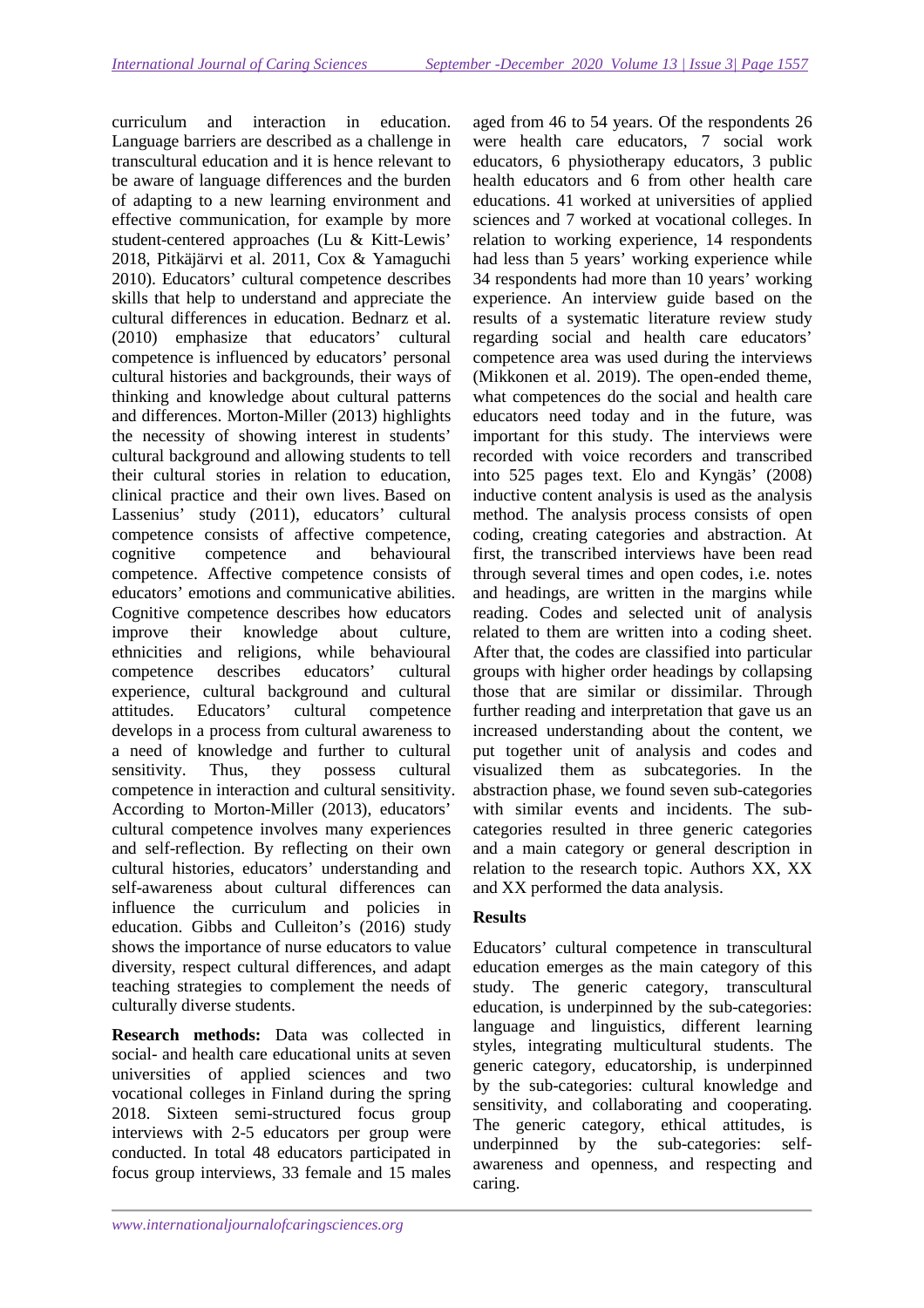

**Figure 1. The abstraction process and results** 

## **Transcultural education**

*Language and linguistics:* A language skill, especially knowledge of the English language, is an essential factor and starting point regarding whether educators can manage to teach multicultural students. Educators are aware of the importance of language skills in education, but teaching in a foreign language can also be challenging. They are also aware of multicultural students' language difficulties in education. For some students, grammar and vocabulary can be their weakness, and they understand terminology differently and use lingual expressions in the learning process. Words, or terms, may also have different meanings in various cultures. Since the educational language is not the same as students' native language, they may express opinions according to their own cultural thinking. As a result, such different understanding can cause misunderstandings and turn into a cultural obstacle in communication. By enhancing educators' language ability, educators increase their self-confidence in teaching, and the communication between them and students becomes more understandable.

*Different learning styles:* The differences of multicultural students' learning styles have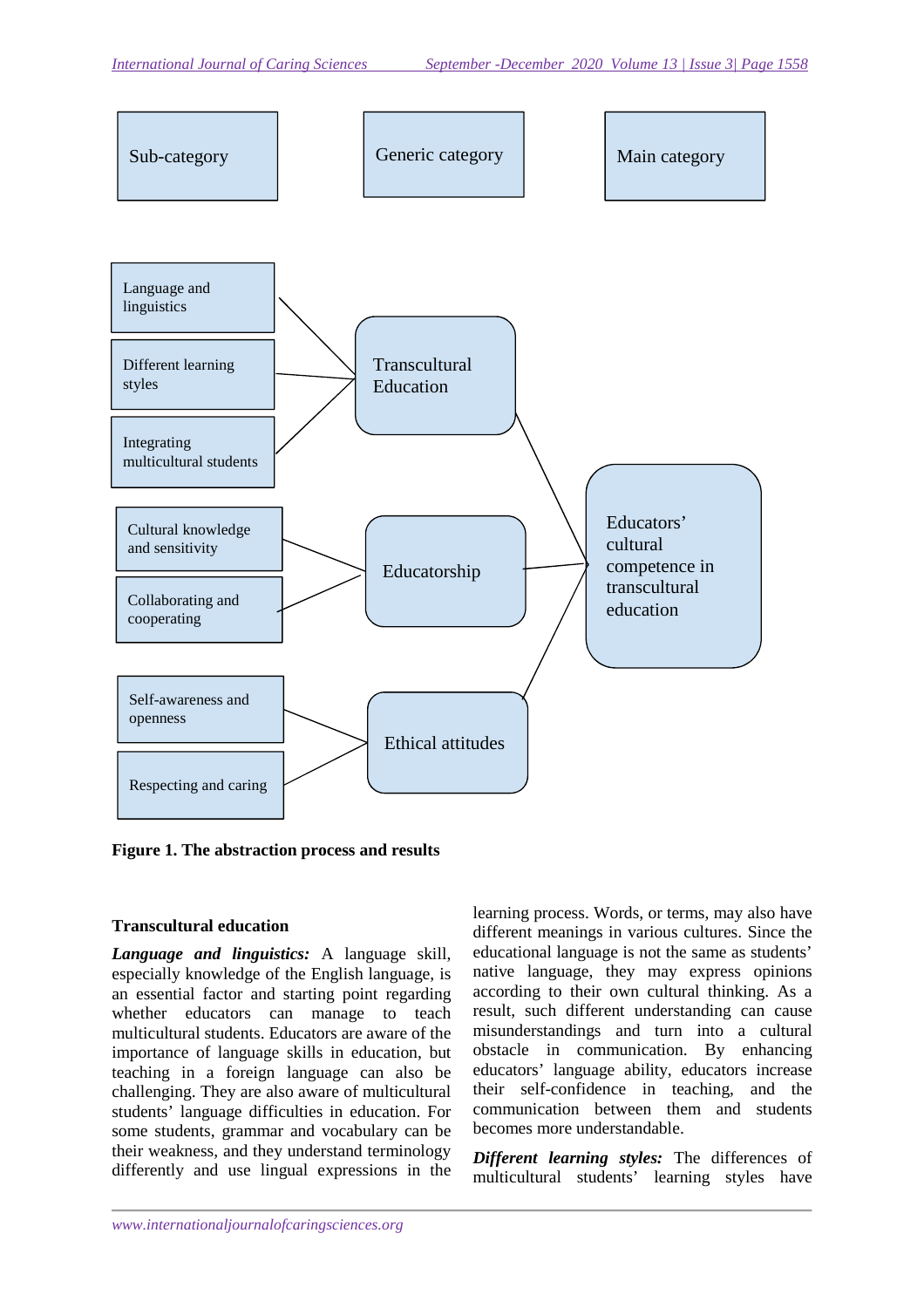influenced profoundly on students' absorption of new knowledge. For example, in some cultures students are trained to write correct answers without understanding of text. The study pace varies among multicultural students; therefore, it requires educators to utilize what kind of teaching style in class and to know how to guide students in education. If cultural differences are integrated into teaching, students may learn easier and more effectively. It will also help them to finish the course, to reach goals in their studies and increase the quality of education, especially, when multicultural students have difficulties in learning. It is valuable if educators are aware of students' challenges and can perceive this from the feedback that they receive from students about their studies. Thus, educators can obtain information on how well students have learned and managed courses and contents. With this reference, educators can have flexibility in education and evaluation to complement those students' challenges and design a better curriculum for future students. Additionally, being creative in teaching can make knowledge more attractive and memorable.

*Integrating multicultural students:* When students come to another cultural society, cultural differences emerge both in living and clinical training. Multicultural students may feel insecure in class, and they can have difficulties of being integrated. It may take a long time for an exchange student to adapt to a completely new environment. It is thereby necessary for educators to be observant about students' integration into a new cultural learning process and help them to integrate with others in class. Adapting to another cultural environment is not only about learning new knowledge in school, but also about norms, traditions and values of another culture.

# **Educatorship**

*Cultural knowledge and sensitivity:* The result emphasises the importance of having cultural knowledge and sensitivity in education. Thus, it can minimize misunderstandings and communication gaps between educators and students. Certainly, it is not possible for educators to learn and know each student's culture, traditions, values and customs. Educators require the capacity to know different cultures and also to see health, care and caring in a global perspective. Learning a new culture can be a gradual development as well as a lifelong

exploring procedure that takes time and presupposes sensitivity, and it is enriching for all teaching and learning*.* In order to increase cultural knowledge, educators talk about different methods, that is, reading, travelling or communicating with multicultural students. With increased cultural knowledge, educators improve their understanding about different cultures and it may decrease students' anxiety and increase educators' satisfaction in transcultural teaching. Cultural sensitivity is thereby beneficial for the process and outcome of transcultural education.

*Collaborating and cooperating:* When educators work cooperatively, educators can help each other when teaching a multicultural group, for example, by having more than one educator in the class or a language educator who serves as a supportive resource to clarify language issues. Cooperation among educators reduces learning stress for students in education. Being aware of cultural differences can also be part of organizational culture. It is beneficial to share knowledge and experience in transcultural teaching, which can increase educators' awareness about students' cultural background and needs. It can also improve educators' cultural understanding and help to adjust the curricula and course plans through a transcultural perspective. Collaborating with universities abroad offers educators more opportunities to meet other cultures. Through being involved in international cooperation, collaboration or as exchange educators, educators can benefit themselves and come together in new networks. In addition to cooperative academic research and exchange programs, educators can obtain additional economic support from transcultural activities. The budget or financial policy in the organization can also be a cornerstone for educators to take initiatives to participate in transcultural events.

# **Ethical attitudes**

*Self-awareness and openness:* Self-awareness and willingness are the basic motive in transcultural education and educators are conscious of gaining more cultural knowledge when teaching a multicultural group. When possessing the self-awareness and inner willingness, educators can increase their interest in, initiatives for and participation to meet new cultures. It is important for educators to have self-awareness and motivation to improve and implement their own skills and ability in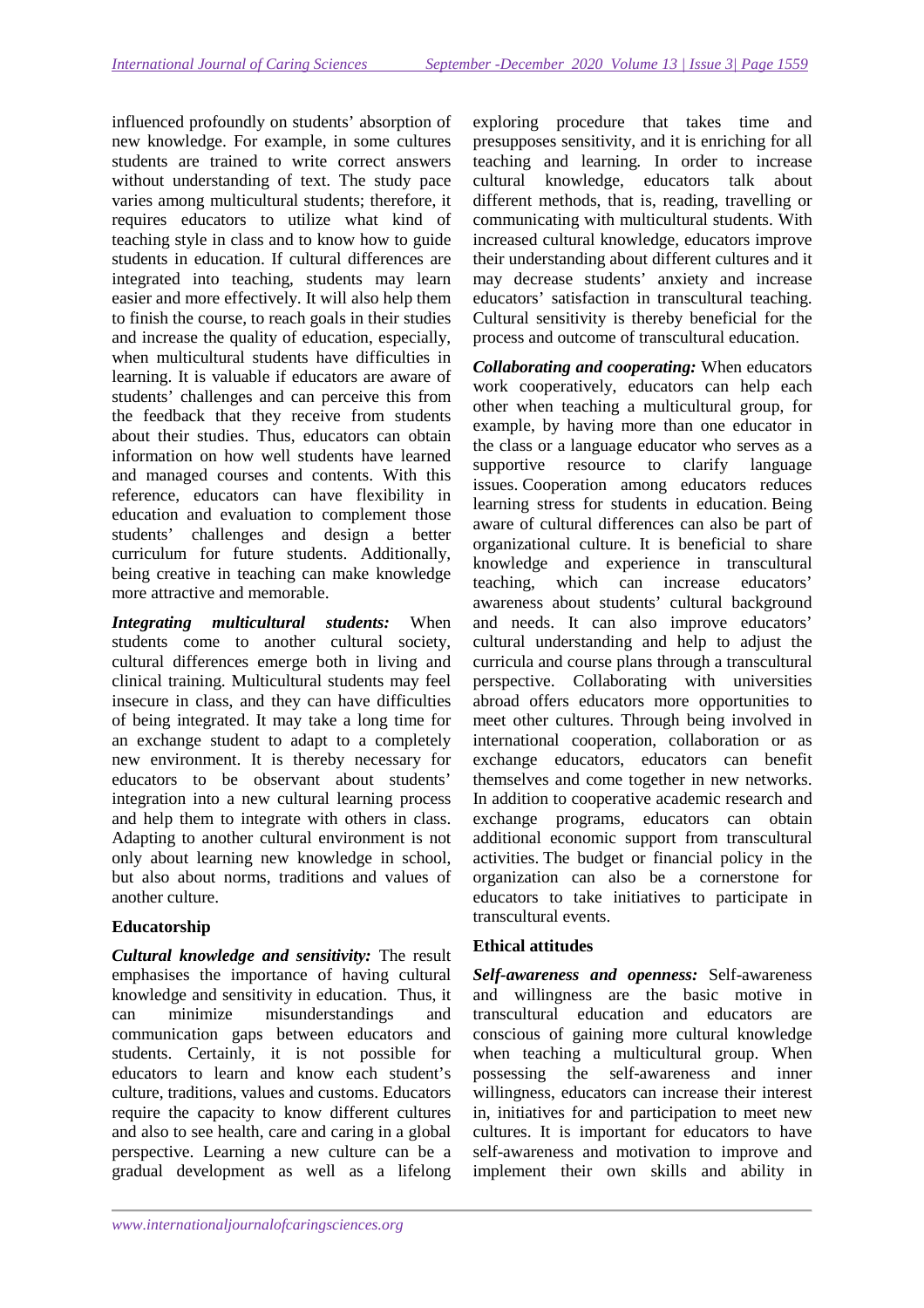transcultural education. It is relevant to have openness when meeting different cultures without prejudice or discriminations. Being open-minded is a productive way to show respect, gain new knowledge and a way of mutual learning. It is a catalyst to increase and improve the communication between educators and students; hence, educators can broaden their horizons, avoid cultural taboos or bias in transcultural teaching. When meeting a new culture without prejudice, cultural experience will gradually increase.

*Respecting and caring:* Some students may fall out-of-step with others in the class due to challenges in following the study plan. Educators concern about multicultural students' challenges and study capacity, and it is important for them to discuss and consider challenges in relation to course planning. A good educator can also be a 'helpful friend' to students and a positive and respectful attitude towards multicultural students contributes to increasing educators' interest in students' cultural background and building a harmonious educator-student relationship. Respecting each individual culture is regarded as the foundation of transcultural communication. Caring for students is thereby one irreplaceable rule of educators' ethics because it gives students spiritual support.

# **Discussion**

The results highlight that educators should have the capacity of cultural knowledge, cultural sensitivity in transcultural education and the competence of assisting students in cultural adaptation. In terms of 'skills' of educators, it is useful to set up the goals of courses and design the curriculum considering multicultural students' different learning styles. Through knowing and learning students' cultural background, educators increase their cultural knowledge about patterns of students' thinking and learning as well as ways of communication in class. Continuous education or extra training can improve educators' skills in transcultural education. To optimize the learning outcomes, it is necessary to build collaborations between educators to help each other in transcultural education. Cultural differences influence students' learning styles, behaviours and interaction. (Cox & Yamaguchi 2010) Encouraging educators to participate in international cooperation will not only benefit themselves with a wider network of counterparts

from other countries, but also improve their cultural knowledge. Educators' attitudes towards transcultural education and multicultural students are considered an essential part of cultural competence. To develop the cultural competence, educators are supposed to have cultural desire and willingness to encounter another culture and communicate with culturally diverse students. With a deeper understanding of different cultures, educators develop cultural sensitivities and avoid cultural taboos in education (cf. Campinha-Bacote 2008, Campinha-Bacote 2007). Moreover, educators' self-awareness and desire are the foundation for gaining cultural competence in a transcultural context. Educators' positive attitudes e.g. respect and openness will improve the educator-student relationship and students' satisfaction as well as educators' selfachievement and enjoyment in transcultural education.

Multicultural students' language barriers have been reviewed as a challenge for educators in transcultural education. Sanner and Wilson (2008) have pointed out that the teaching language has a direct influence on the result of transcultural education; however, the main problem is educators' attitude such as discrimination or prejudice. It is meaningful for educators to be open-minded and respectful towards other cultures. Additionally, due to differences in the students' learning capacity, educators need to have innovation, creation and flexibility in their pedagogical approaches in course and curriculum planning.

**Conclusion:** With the demographic globalization, the number of multicultural students is growing dramatically within socialand health care education. To provide them with a competent cultural education, it is crucial to improve educators' cultural competence in transcultural education. Continuous education will benefit educators in terms of raising their cultural awareness and offer them a blueprint to visualize about teaching in multicultural groups. A specialized education in transcultural learning should be an additional part of the curriculum for social and health care educator candidates. In this way, candidates can easily adjust to a transcultural environment. Continuous education and further training is an important supportive part in increasing educators' competence to fulfil transcultural education. Educators need continuous education so they can use different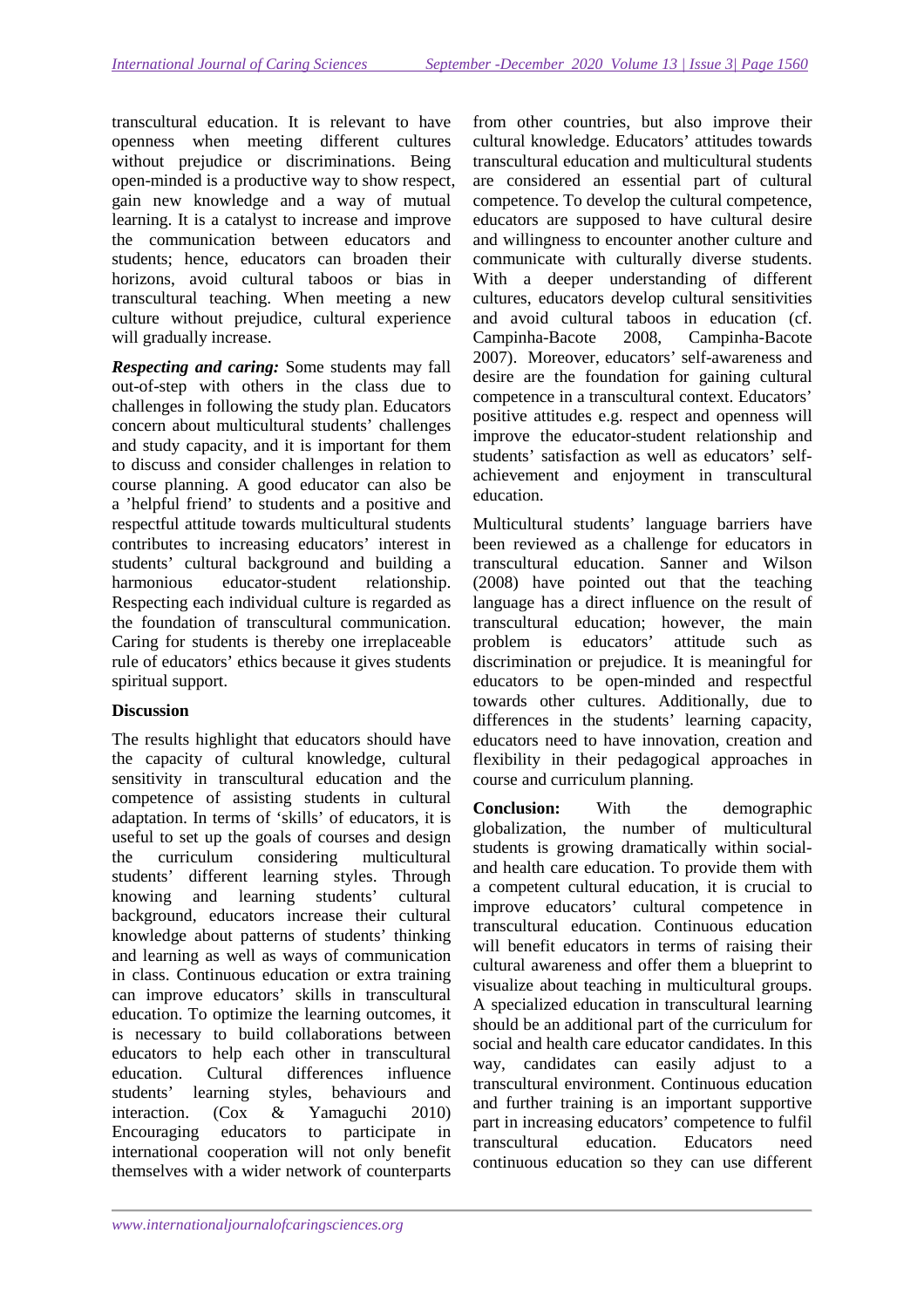didactical methods or even change their speech when teaching cultural diversity students.

**Ethical considerations:** This research was conducted based on the ethical principles for research involving human subjects in the Helsinki Declaration (2013). On 12<sup>th</sup> December 2017, the ethical committee at the University of Jyväskylä apprised the ethical permission. All participating organizations and participants in the focus group interviews granted research permission in this study. The respondents were informed about the process and aim of research and their participations in the study were voluntary, confidential and anonymous. The collected data will be saved for 10 years in archive files according to General Data Protection Regulation (GDPR) and the legislation of personal data.

**Acknowledgement:** The research is part of the TerOpe project funded by the Ministry of Education and Culture in Finland. We would like to acknowledge the Ministry for providing us the opportunity to research and extend knowledge of educators' competence. We would also like to acknowledge all the lecturers who participated in the study.

**Name and the postal address of the place where the work was carried out:** Department of Caring Science, Åbo Akademi University, Rantakatu 2, 65100, Vaasa, Finland

## **References**

- Bednarz H., Schim S. & Doorenbos A. (2010) Cultural diversity in nursing education: Perils, pitfalls, and pearls. *Journal of Nursing Education*  49(5): 253–260.
- Campinha-Bacote J. (2007) *The process of cultural competence in the delivery of healthcare services*: *The Journey Continues.* 5<sup>th</sup> edition, Transcultural C.A.R.E. Associates, Cincinnati, Canada
- Campinha-Bacote J. (2008) Cultural desire: 'Caught' or 'taught'?. *Contemporary Nurse* 28(1-2): 141– 148.
- Cox K. & Yamaguchi S. (2010) Japanese graduate nursing students' perception of the teaching performance of an intercultural teacher. *Nursing Education Perspectives* 31(3): 156–159.
- Declaration of Helsinki. (2013) Ethical principles for medical research involving human subjects. *JAMA*  310(20): 2191–2194.
- Delamare Le Devist F. & Winterton J. (2005) What is competence? *Human resource Development International* 8(1): 27–46.
- Elo S. & Kyngäs H. (2008) The qualitative content analysis process. *Journal of Advanced Nursing* 62(1): 107–115.
- General Data Protection Regulation (GDPR). *Regulation (EU) 2016/679 of the European Parliament and of the Council of 27, April 2016.* (online)
- https://eurlex.europa.eu/legalcontent/EN/TXT/?qid=1 575013157201&uri=CELEX:32016R0679 (25.03.2020)
- Gibbs D. & Culleiton A.L. (2016) A project to increase educator cultural competence in mentoring at-risk Nursing students. *Teaching and Learning in Nursing* 11(3): 118–125.
- Kroeber A.L. & Kluckholn C. (1952) *Culture: A critical review of concepts and definitions.* Vintage Books, New York, U.S.A.
- Lassenius Y. (2011) *Utvecklingen av vårdlärarnas kulturkompetens. En kvalitativ studies om fokuserar på lärarna i en mångkulturell Finland.* Diss.: University of Jyväskylä, Jyväskylä University Printing House, Jyväskylä, Finland
- Lu H. & Kitt-Lewis E. (2018) Pedagogical differences: A comparative reflection between American and Chinese nursing education. *Nurse Education Today* 63: 108–111.
- Mikkonen K., Koskinen M., Koskinen C., Koivula M., Koskimäki M., Lähteenmäki M-L., Mäki-Hakola H., Wallin O., Sjögren T., Salminen L., Sormunen M., Saaranen T.,Kuivila H-M. & Kääriäinen M. (2019). Qualitative study of social and healthcare educators' perceptions of competence in education. *Health and Social Care in the Community* 27(6): 1555–1563.
- Morton-Miller A.R. (2013) Cultural competence in nursing education: practicing what we preach. *Teaching and Learning in Nursing* 8 (3): 91–95.
- Osagie E., Wesselink R., Blok V., Lans T. & Mulder M. (2016). Individual competencies for corporate social responsibility: A literature and practice perspective. *Journal of Business Ethics* 135(2): 233–252.
- Personal Data Act 523/1999, (1999) *Ministry of Justice. Finland.* (online) https://www.finlex.fi/en/laki/kaannokset/1 999/19990523 (25.03.2020)
- Pitkäjärvi M., Eriksson E. & Kekki P. (2011) Teachers' experiences of English-language-taught degree programs within health care sector of Finnish polytechnics. *Nurse Education Today* 31(6): 553–557.
- Sanner S. & Wilson A.H. (2008) The experiences of students with English as a second language in a baccalaureate nursing program. *Nurse Education Today* 28(7): 807–813.
- Sharifi N., Adib-Hajbaghery M. & Najafi M. (2019) Cultural competence in Nursing: A concept analysis. *International Journal of Nursing studies* 99: 1–8.
- Stevenson A. (ed.) (2010) *Oxford Dictionary of English*, 3rd edition, Oxford University Press, Oxford, U.K.